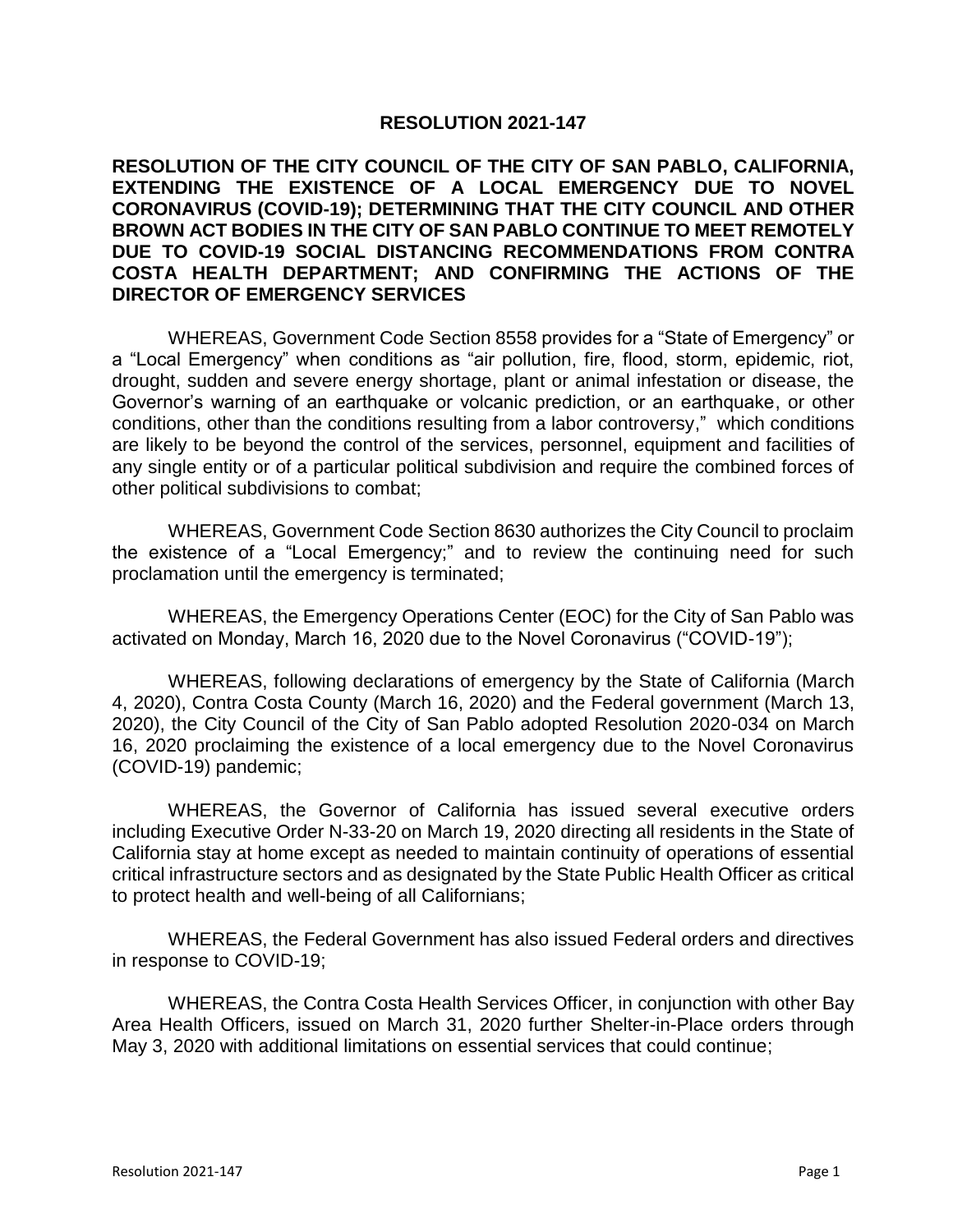WHEREAS, on April 29, 2020, pursuant to Contra Costa Health Department Order No. HO-COVID19-09, the shelter-in-place order was continued until May 31, 2020;

WHEREAS, these governmental actions were taken to "flatten the curve" of the infection rate to avoid overwhelming limited medical resources, especially given the particular challenge with of a high infection rate for asymptomatic individuals; thus, creating "superspreader" events when people are in close proximity;

WHEREAS, on May 18, 2020, pursuant to Contra Costa Health Department Order No. HO-COVID19-14, the shelter-in-place order was continued although allowing some businesses to reopen under certain conditions;

WHEREAS, the Bay Area shelter-in-place order was then extended through May 31, 2020 with the current Contra Costa County Health Department Order dated June 5, 2020 extending the shelter-in-place orders, but with increasing allowance for certain businesses and other activities to occur following certain conditions, recognizing the goals of the Governor's announcement on May 4, 2020 of a "Roadmap for Recovery";

WHEREAS, on July 5, 2020, Contra Costa Health Services Officer issued Order HO-COVID19-22 generally requiring members of the public and workers to wear face coverings when less than 6 feet away from any person who is not a member of the individual's household and when inside or on the grounds of any business;

WHEREAS, on July 11, 2020, the Contra Costa Health Services Officer issued HO-COVID19-24 increasing restrictions on high risk activities and businesses due to increasing community transmissions of COVID-19, hospitalizations, illness and positivity rate;

WHEREAS, on July 13, 2020, the California Department of Public Health provided guidance on closure of various sectors because COVID-19 transmission rates continue to rise throughout the State;

WHEREAS, on August 5, 2020, the Contra Costa Health Services issued an updated Mass Isolation Order and on August 26, 2020 issued a revised social distancing order to allow certain business sectors to begin outdoor operations in light of steadying hospitalization and COVID-19 positivity rates in Contra Costa County; and

WHEREAS, on August 28, 2020, the State issued a new Public Health Order dated August 28, 2020 effective August 31, 2020, which created a new tier system of Counties with guidance for business re-openings known as "California's Plan for Reducing COVID-19 and Adjusting Permitted Sector Activities to Keep Californians Healthy and Safe;"

WHEREAS, on September 4, 2020, the County Public Health Department recognized some stabilization in the rate of COVID-19 cases and hospitalization and issued Health Order HO-COVID19-27 to reiterate social distancing, limitations on gatherings and mask requirements, but also to ease restrictions on some gatherings of children, to allow mining and logging operations and to clarify vehicle gatherings;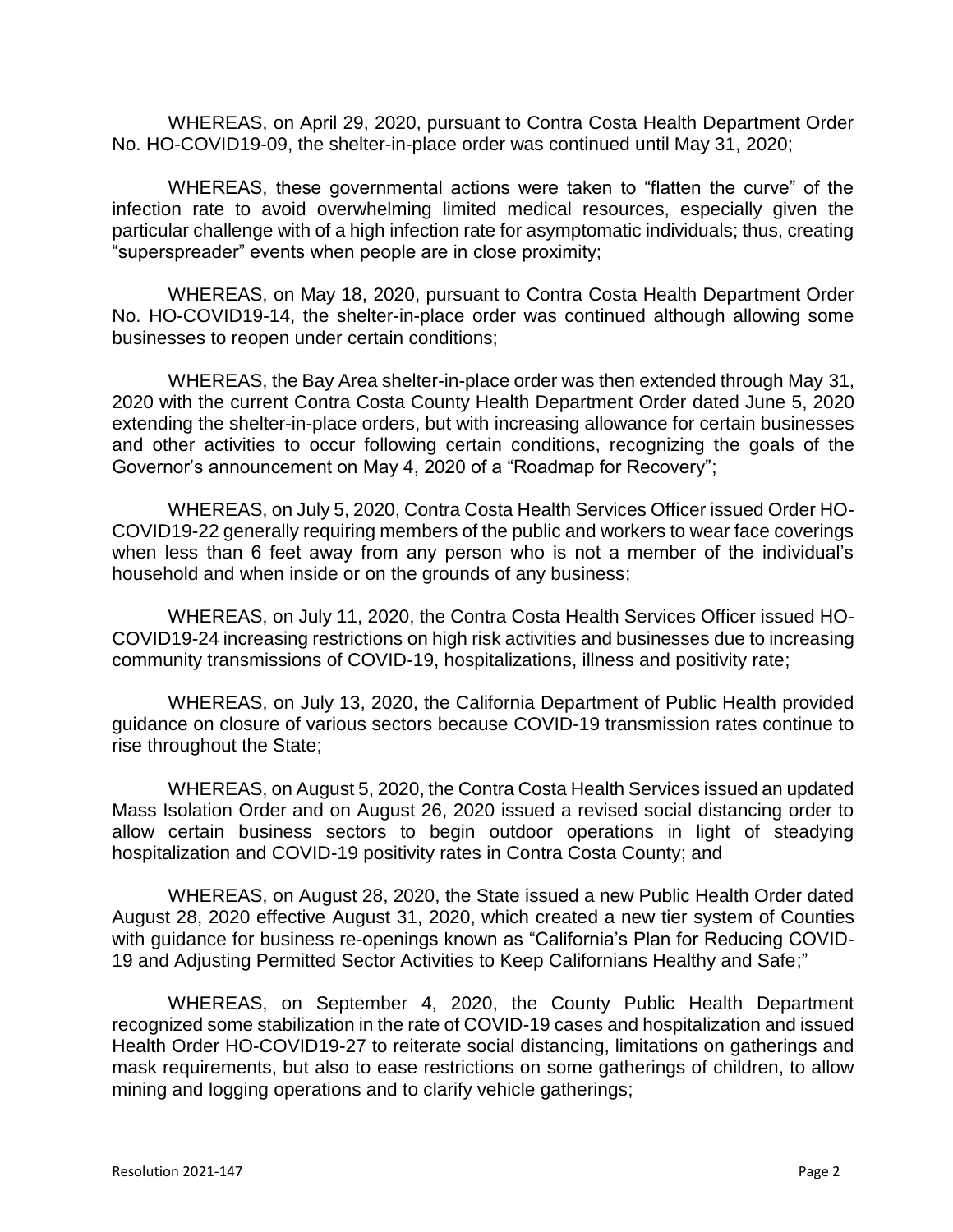WHEREAS, on September 14, 2020, the County Public Health Department issued Health Order HO-COVID19-28 to align with state guidelines for personal care services, cardrooms, racetracks and professional sports without live audiences;

WHEREAS, on September 16, 2020, the County Public Health Department issued Health Order HO-COVID19-29 to align with CDC guidelines on quarantining if exposed to someone with COVID-19, including exceptions for health care workers, first responders, and critical infrastructure workers to continue working if certain conditions are met, with such guidance superseded on October 8, 2020, when the County Public Health Department issued Health Order HO-COVID19-32 to update its Mass Quarantine Order to comply with the State of California Public Health Officer's guidance on who is considered a close contact or not;

WHEREAS, on September 29, 2020, the Contra Costa Health Department announced that Contra Costa County had moved into the less restrictive red tier ("substantial" spread of COVID-19) of the State's [four-tiered, color-coded reopening](https://covid19.ca.gov/safer-economy/)  [system;](https://covid19.ca.gov/safer-economy/)

WHEREAS, on October 6, 2020, the State's [Blueprint for a Safer Economy](https://www.cdph.ca.gov/Programs/CID/DCDC/Pages/COVID-19/COVID19CountyMonitoringOverview.aspx) included a "health equity metric" that will also be used to determine a county's tier to ensure California reopens its economy safely by reducing disease transmission in all communities, particularly given higher COVID rates among communities of color;

WHEREAS, as of October 27, 2020, Contra Costa County moved into the orange tier with moderate infections at 4.1 cases per day per 100,000 and 1.9% positive tests; however, the positivity rate in those in the lowest health equity quartile is 3.9%;

WHEREAS, on November 16, 2020, in light of increasing COVID infection and hospitalization rates throughout the United States, including California, twenty-eight counties were moved back into the purple/widespread infection tier 1, including Contra Costa County;

WHEREAS, on December 3, 2020, the California Department of Public Health issued a Regional Stay at Home Order based on the increasing rate of COVID-19 cases, hospitalizations and positivity rates across California;

WHEREAS, the Bay Area Region, including Contra Costa County, implemented the State's Stay at Home Order from December 6, 2020 until January 25, 2021, with the County reverting to the purple-tier of widespread infection;

WHEREAS, on March 15, 2020, the County moved into the red-tier allowing more openings of businesses and schools;

WHEREAS, on April 7, 2021, the County moved into the orange tier (moderate risk of infection) given decreasing cases and hospitalizations and increasing vaccination rates,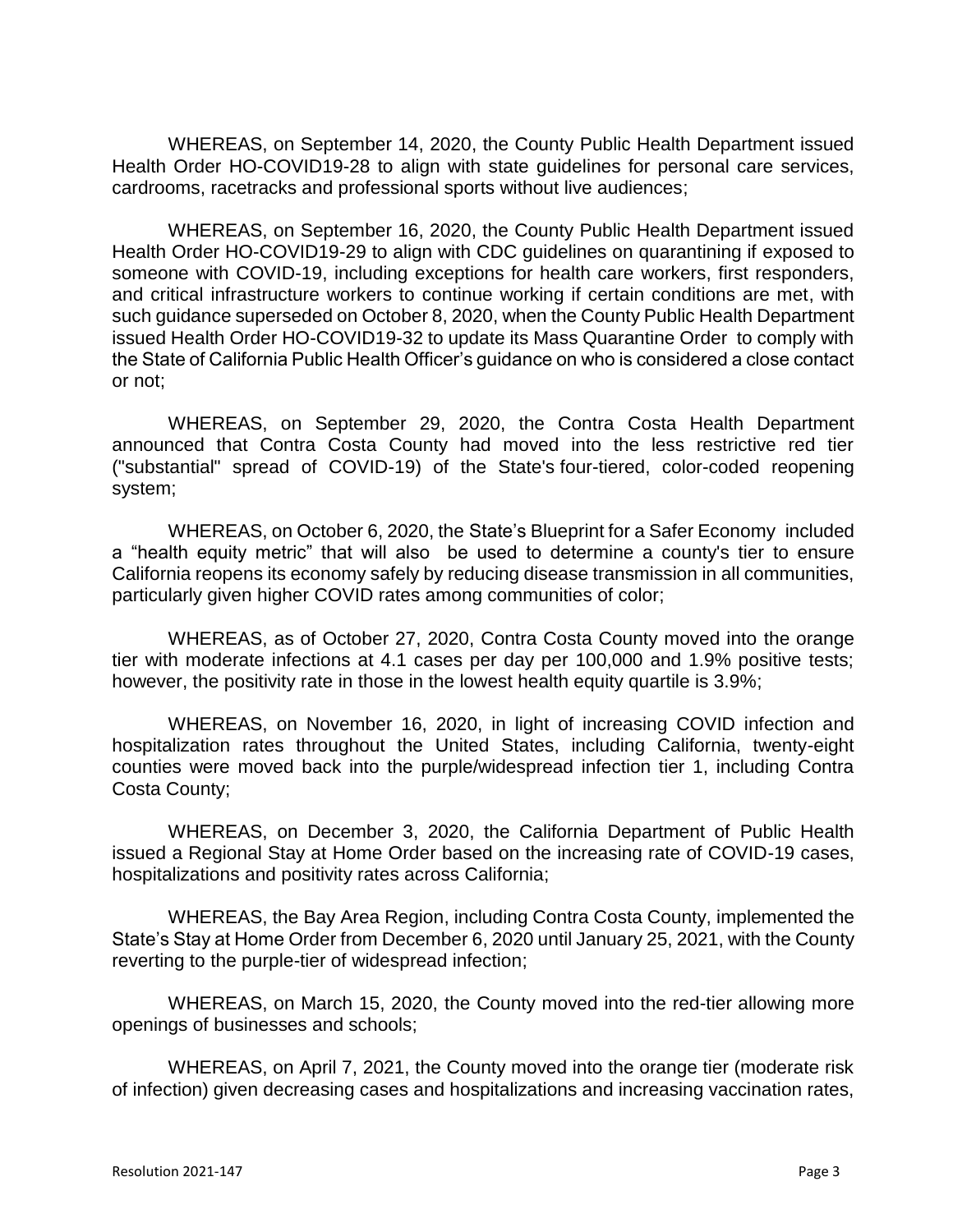allowing additional business and community sectors to open and subsequently aligned with the State's guidelines on the wearing of masks;

WHEREAS, Contra Costa County notified the City on May 5, 2021 that the testing facility at Davis Park would now be run by a State contractor, Logistics Health Incorporated/Optum, and that the County would cover Logistics Health under its insurance and the parties extended the MOU for this use to September 30, 2021 pursuant to a Second Amendment to the Agreement with the County;

WHEREAS, on May 5, 2021, Contra Costa County aligned with the State on relaxing mask requirements, but continued to support some masking requirements through June 15, 2021;

WHEREAS, on June 11, 2021, the State Public Health Officer issued a new Order indicating that on June 15, 2021, the State will move "Beyond the Blueprint for a Safer Economy" and eliminate the color-coded tier system for counties, along with further mask guidance with CalOSHA developing new workplace COVID-19 regulations;

WHEREAS, on July 16, 2021, due to increasing case and hospitalization rates, the Contra Costa Health Officer along with other Bay Area Health Officers recommends that everyone consider wearing face coverings whenever they enter indoor public spaces, regardless of their vaccination status;

WHEREAS, on September 9, 2021, the federal government announced that all employers with more than 100 employees would be required to ensure that their workplace is fully vaccinated or that unvaccinated employees provide proof of a negative test weekly;

WHEREAS, Assembly Bill 361 was passed to allow teleconferencing during a proclaimed state of emergency in certain circumstances, including if State or local officials have imposed or recommended measures to promote social distancing (e.g. during a pandemic);

WHEREAS, on September 20, 2021, Contra Costa Heath Services Department provided recommendations for safely holding public meetings given the COVID-19 pandemic signed by Health Officer Chris Farnitano, MD with the Department's primary recommendation is: "On-line meetings (teleconferenced meetings) are strongly recommended as those meetings present the lowest risk of transmission of SARS-CoV-2, the virus that causes COVID-19";

WHEREAS turning to City actions, on April 6, 2020, pursuant to Resolution 2020- 042, the City Council extended the declaration of a local emergency and confirmed the actions taken by the Director of Emergency Services including but not limited to:

1. Emergency Services Order No. 1 issued March 23, 2020, which addressed operational issues during the emergency including a Modified City Operations Plan dated March 19, 2020; and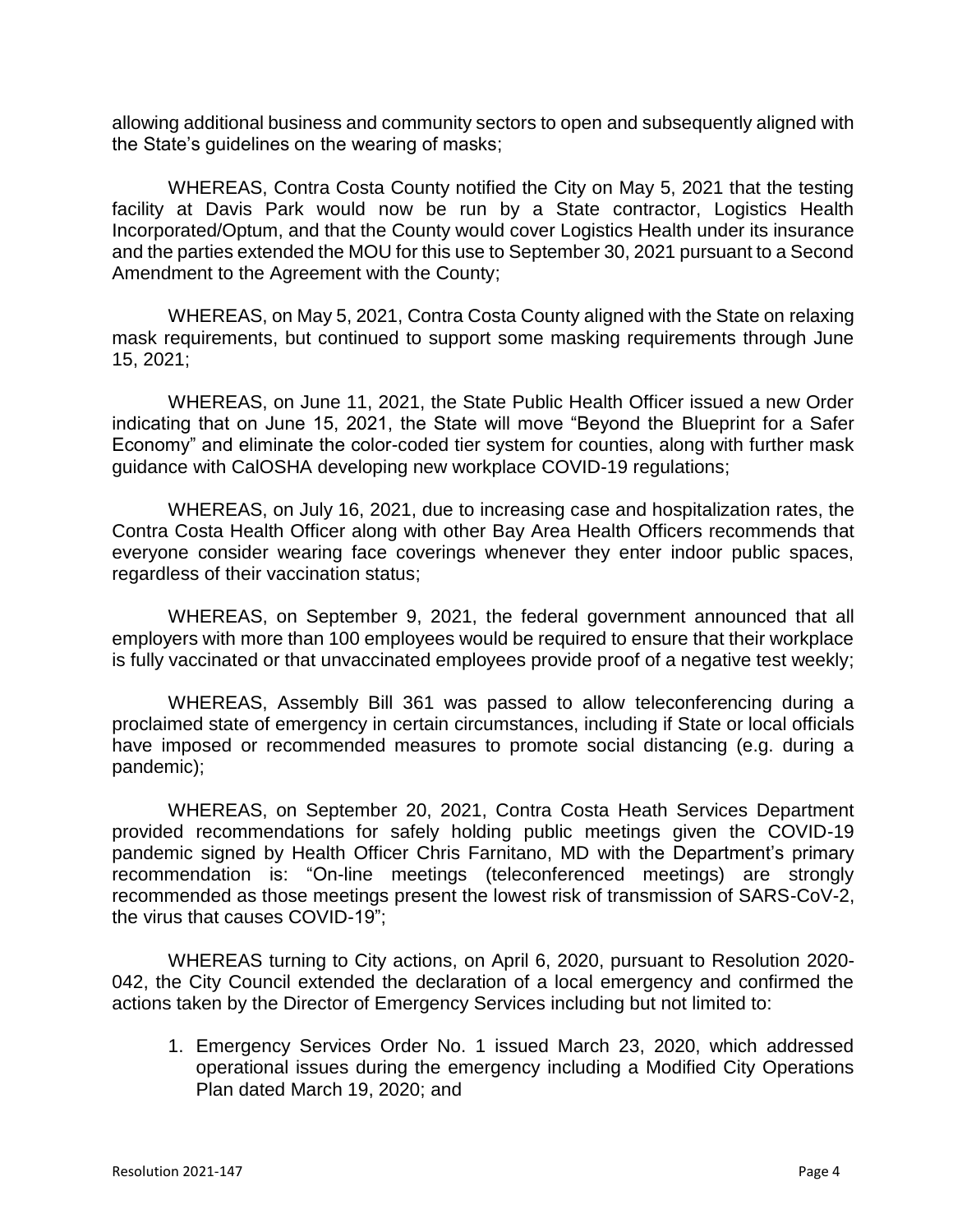2. Revised Modified City Operations Plan dated April 1, 2020, declaring certain City projects as "Essential Governmental Functions/Public Works Projects" and further limiting activities;

WHEREAS, on April 20, 2020, pursuant to Resolution 2020-051, the City Council extended the declaration of a local emergency and confirmed the actions taken by the Director of Emergency Services including but not limited to:

- 1. Revised Modified City Operations Plan dated April 8, 2020 further limiting access to City Administrative Offices and essential services occurring at City facilities; and continuing to cancel all City-sponsored community events and gatherings per the Governor's State-wide Executive Orders No. N-25-20 (03/12/20) and No. N-33-20 (03/19/20) and Contra Costa County Health Department Order No. #HO-COVID-19-03 (03/31/2020);
- 2. City of San Pablo Administrative Policy Coronavirus (COVID-19): Families First Coronavirus Response Act (FFCRA) and Emergency Family and Medical Leave Expansion Act (EFMLE) dated April 1, 2020;
- 3. City of San Pablo Administrative Policy Limited Duration Telework Policy dated April 1, 2020;

WHEREAS, on May 4, 2020, pursuant to Resolution 2020-055, the City Council extended the declaration of a local emergency and confirmed the actions taken by the Director of Emergency Services including but not limited to:

- 1. Revised Modified City Operations Plan dated April 20, 2020 regarding face coverings in response to Contra Costa County Health Department Order No. #HO-COVID-19-08 (04/17/2020);
- 2. Revised Modified City Operations Plan dated April 30, 2020 in response to Contra Costa County Health Department Order No. #HO-COVID-19-09 (04/29/2020) extending the shelter-in-place order to May 31, 2020 but allowing some businesses and activities to resume; and
- 3. City Essential Business/Project Updates dated May 4, 2020;

WHEREAS, on May 18, 2020, pursuant to Resolution 2020-060, the City Council extended the declaration of a local emergency and confirmed the actions taken by the Director of Emergency Services including but not limited to:

1. Memorandum dated May 7, 2020 to implement COVID-19 Informational Hotline for San Pablo residents;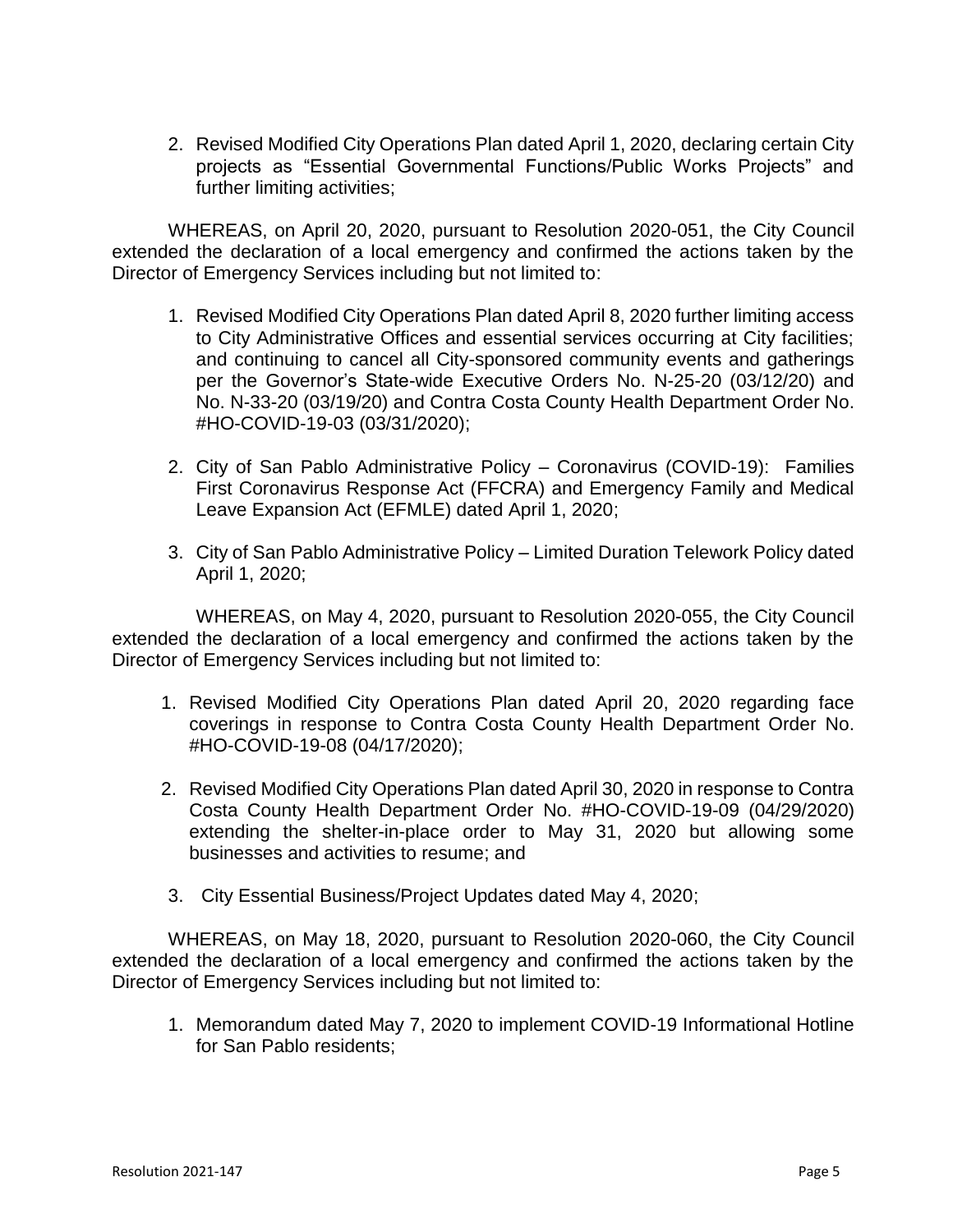WHEREAS, on June 1, 2020, pursuant to Resolution 2020-068, the City Council extended the declaration of a local emergency and confirmed the actions taken by the Director of Emergency Services including but not limited to:

1. Letter dated May 22, 2020 to the Contra Costa County Health Services Department re: Casino San Pablo Notification to Re-Open and discussion with Contra Costa County Health Officials;

WHEREAS, on June 15, 2020, pursuant to Resolution 2020-077, the City Council extended the declaration of a local emergency and confirmed the actions taken by the Director of Emergency Services including but not limited to:

- 1. Memos from the City Manager and Assistant City Manager: "Expectations of Employees Returning to Work" dated June 3, 2020; "Protocols for Social Distancing -- COVID-19 Response Plan" dated June 3, 2020; "COVID-19 Health Screenings" dated June 3, 2020; and
- 2. Revised Modified City Operations Plan dated June 4, 2020

WHEREAS, on July 6, 2020, pursuant to Resolution 2020-086, the City Council extended the declaration of a local emergency and confirmed the actions taken by the Director of Emergency Services; and

WHEREAS, on July 20, 2020, pursuant to Resolution 2020-094, the City Council extended the declaration of a local emergency and confirmed the actions taken by the Director of Emergency Services including but not limited to:

1. COVID-19 Health Screening and Protocols for candidates and those involved with ballot measures who need to come to City Hall.

WHEREAS, the City has also established a City hotline for assistance with COVID-19 resources and questions; and

WHEREAS, on August 3, 2020, pursuant to Resolution 2020-105, the City Council extended the declaration of a local emergency and confirmed the actions taken by the Director of Emergency Services including but not limited to:

1. City Council Meeting Protocols at City Hall during COVID-19 Emergency;

WHEREAS, On September 8, 2020, pursuant to Resolution 2020-115, the City Council extended the declaration of a local emergency and confirmed the actions taken by the Director of Emergency Services including but not limited to:

1. "COVID-19 Hot Zone and Employee Reporting in the Workplace" dated August 6, 2020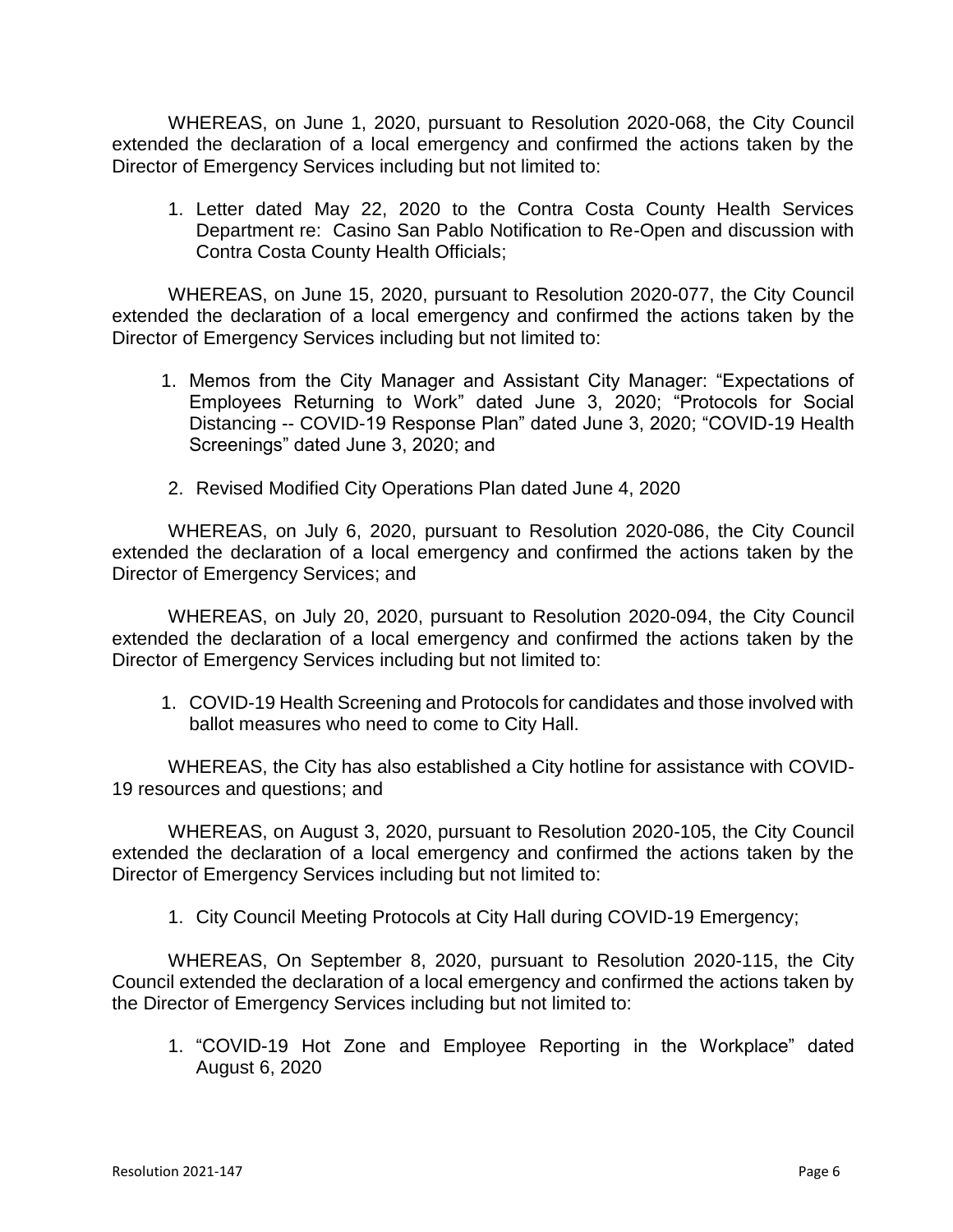WHEREAS, on September 8, 2020 per Resolution 2020-112, the City Council confirmed an agreement with Contra Costa County to provide financial support for the COVID-19 Youth/Young Adult Ambassadors to be trained about COVID-19 and then to prepare and post messages about COVID-19 on social media;

WHEREAS, on September 8, 2020 per Resolution 2020-116, the City Council amended the City Council Priority Workplan to explore the feasibility of a financial assistance grant or loan program for local San Pablo businesses affected by the COVID-19 pandemic in collaboration with the San Pablo EDC (San Pablo Economic Development Corporation);

WHEREAS, on September 21 2020, pursuant to Resolution 2020-123, the City Council extended the declaration of a local emergency and confirmed the actions taken by the Director of Emergency Services; and

WHEREAS, on September 21, 2020, the City Council also adopted Ordinance 2020- 010 repealing Ordinance 2020-006, which suspended automatic approval deadlines during the COVID-19 emergency. The City Council also approved Resolution 2020-124 extending the Housing Assistance Grant Program and Resolution 2020-125 creating an Ad Hoc City Council Committee to address COVID-19 issues;

WHEREAS, on October 5, 2020, pursuant to Resolution 2020-127, the City Council extended the declaration of a local emergency and confirmed the actions taken by the Director of Emergency Services; and

WHEREAS, on October 21, 2020, pursuant to Resolution 2020-131, the City Council extended the declaration of a local emergency and confirmed the actions taken by the Director of Emergency Services; and

WHEREAS, on November 2, 2020, pursuant to Resolution 2020-136, the City Council extended the declaration of a local emergency and confirmed the actions taken by the Director of Emergency Service since the last meeting, including but not limited to:

1. Coronavirus COVID-19 Update and Revised City Modified Operations Plan (Version #9 dated October 28, 2020)

WHEREAS, on November 2, 2020, pursuant to Resolution 2020-135, the City Council also authorized a one-time event sponsorship of \$3,000 for the Free COVID-19 Testing Event available to the public scheduled for Saturday, November 7, 2020; and

WHEREAS, on November 16, 2020, pursuant to Resolution 2020-139, the City Council extended the declaration of a local emergency and confirmed the actions taken by the Director of Emergency Service since the last meeting; and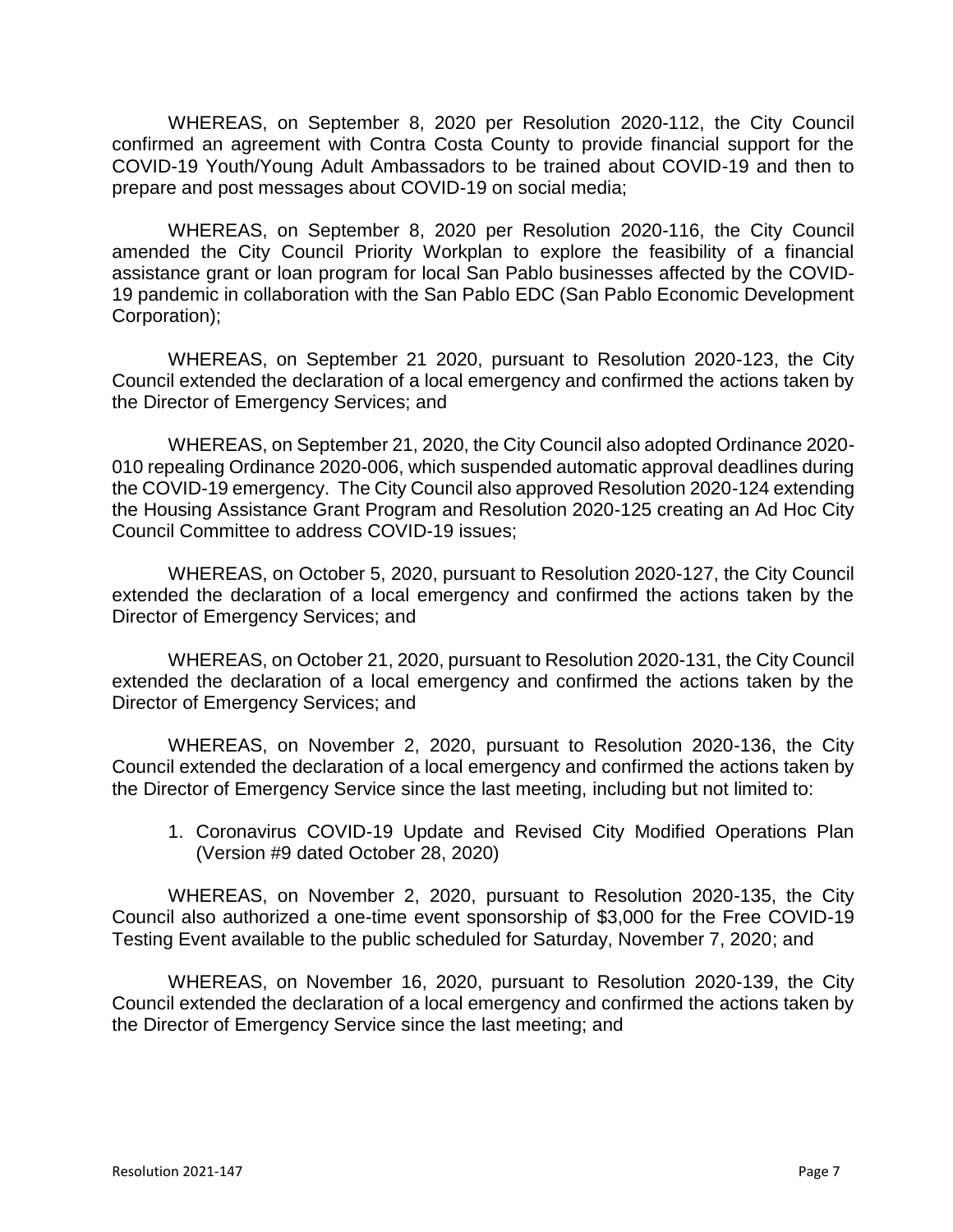WHEREAS, on November 16, 2020, pursuant to Resolution 2020-143, the City Council also approved a memorandum of agreement with Contra Costa Health Services to create of COVID-19 testing site at the Davis Park Multi-purpose room; and

WHEREAS, on December 7, 2020, pursuant to Resolution 2020-154, the City Council extended the declaration of a local emergency and confirmed the actions taken by the Director of Emergency Services since the last meeting; and

WHEREAS, on December 21, 2020, pursuant to Resolution 2020-159, the City Council extended the declaration of a local emergency and confirmed the actions taken by the Director of Emergency Services since the last meeting; and

WHEREAS, on January 19, 2021, pursuant to Resolution 2021-02, the City Council extended the declaration of a local emergency and confirmed the actions taken by the Director of Emergency Services since the last meeting;

WHEREAS, on February 2, 2021, pursuant to Resolution 2021-10, the City Council extended the declaration of a local emergency and confirmed the actions taken by the Director of Emergency Services since the last meeting;

WHEREAS, on February 16, 2021, pursuant to Resolution 2021-14, the City Council extended the declaration of a local emergency and confirmed the actions taken by the Director of Emergency Services since the last meeting including but not limited to:

1. City's Revised Modified Operations Plan dated February 4, 2021 to implement stricter mask wearing requirement at City facilities;

WHEREAS, on March 1, 2021, pursuant to Resolution 2021-19, the City Council extended the declaration of a local emergency and confirmed the actions taken by the Director of Emergency Services since the last meeting;

WHEREAS, on March 1, 2021, pursuant to Resolution 2021-20, the City Council also authorized a letter agreement with Contra Costa County to continue providing financial support of up to \$4,200 for San Pablo youths to continue participating in the COVID-19 Youth and Young Adult Ambassadors program;

WHEREAS, on March 15, 2021, pursuant to Resolution 2021-024, the City Council extended the declaration of a local emergency and confirmed the actions taken by the Director of Emergency Services since the last meeting, including but not limited to including but not limited to the promulgation of the Temporary Administrative Policy regarding COVID-19 Families First Coronavirus Response Act (FFCRA) – Temporary City Extended Leave;

WHEREAS, on March 15, 2021, pursuant to Resolution 2021-028, the City Council decided to cancel certain City-sponsored large-scale events for calendar year 2021 due to the COVID-19 pandemic;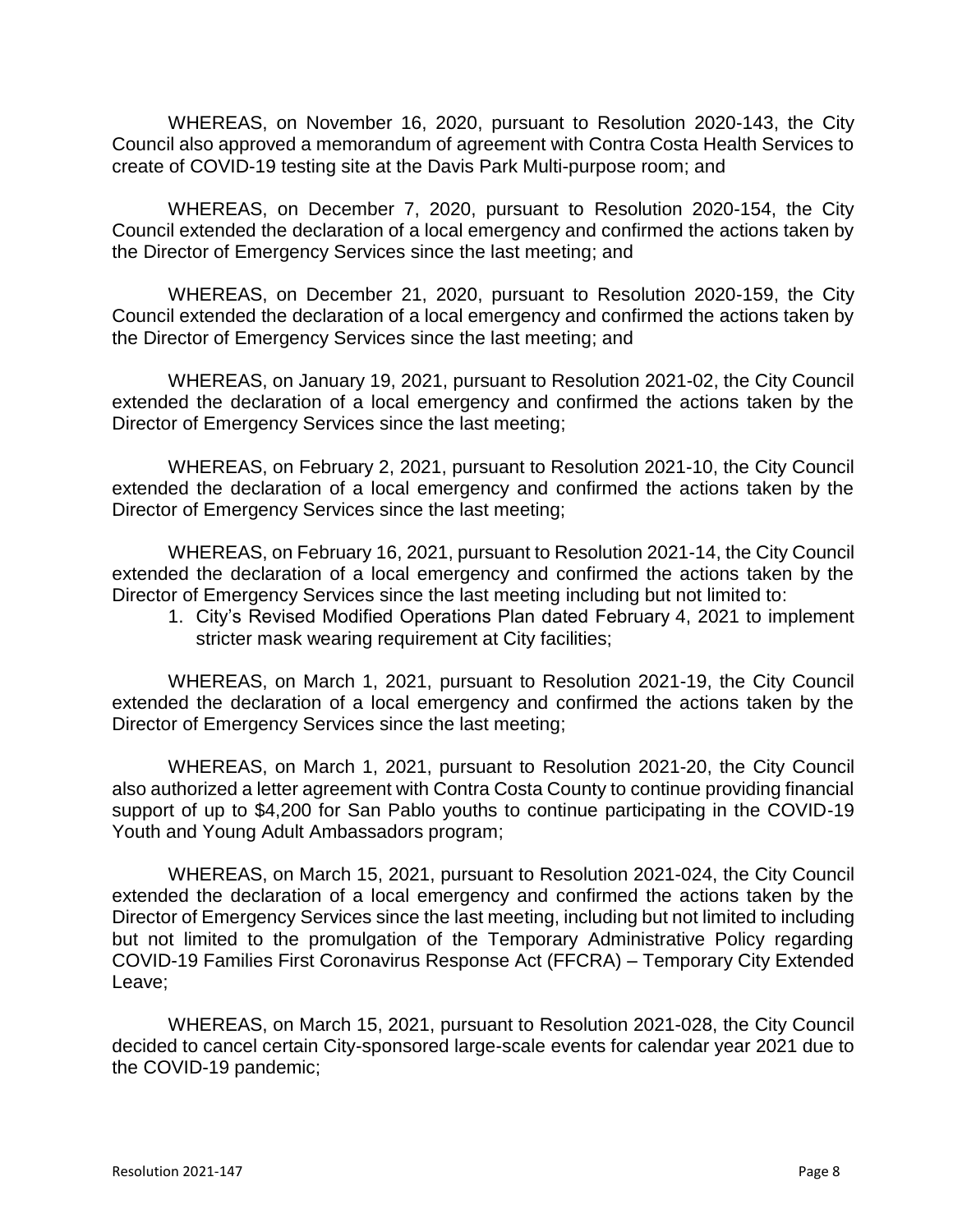WHEREAS, on April 5, 2021, pursuant to Resolution 2021-033, the City Council extended the declaration of a local emergency and confirmed the actions taken by the Director of Emergency Services since the last meeting;

WHEREAS, on April 5, 2021, pursuant to Resolution 2021-038, the City Council entered into an amended Memorandum of Agreement with the County to provide a framework for the County Public Health Department and City Manager to mutually agree to the use of additional City facilities for COVID-19 testing or vaccination sites;

WHEREAS, on April 5, 2021, pursuant to Resolution 2021-033, the City Council extended the declaration of a local emergency and confirmed the actions taken by the Director of Emergency Services since the last meeting;

WHEREAS, on April 19, 2021, pursuant to Resolution 2021-047, the City Council extended the declaration of a local emergency and confirmed the actions taken by the Director of Emergency Services since the last meeting;

WHEREAS, on May 3, 2021, pursuant to Resolution 2021-053, the City Council extended the declaration of a local emergency and confirmed the actions taken by the Director of Emergency Services since the last meeting;

WHEREAS on May 17, 2021, pursuant to Resolution 2021-057, the City Council extended the declaration of a local emergency and confirmed the actions taken by the Director of Emergency Services since the last meeting including but not limited to:

- 1. the COVID-19 Prevention Program required by CalOSHA; and
- 2. Logistic Health Incorporated as agent of the County running the Davis Park COVID-19 testing facility;

WHEREAS, on June 7, 2021, pursuant to Resolution 2021-066, the City Council extended the declaration of a local emergency and confirmed the actions taken by the Director of Emergency Services since the last meeting including but not limited to:

- 1. City Proposed Re-Opening Plan for Local Government Services v.11 issued May 13, 2021 by the City Manager/Director of Emergency Services; and
- 2. Revised COVID-19 Supplemental Sick Leave Policy dated May 17, 2021 as authorized by the federal American Rescue Plan Act and the State Senate Bill 95; and

WHEREAS, on June 21, 2021, pursuant to Resolution 2021-075, the City Council extended the declaration of a local emergency and confirmed the actions taken by the Director of Emergency Services since the last meeting;

WHEREAS, on July 6, 2021, pursuant to Resolution 2021-093, the City Council approved the implementation of the "Welcome Back Reopening Plan" dated July 1, 2021, which opened City parks and fields as of July 1, 2021 and amended the Preliminary Re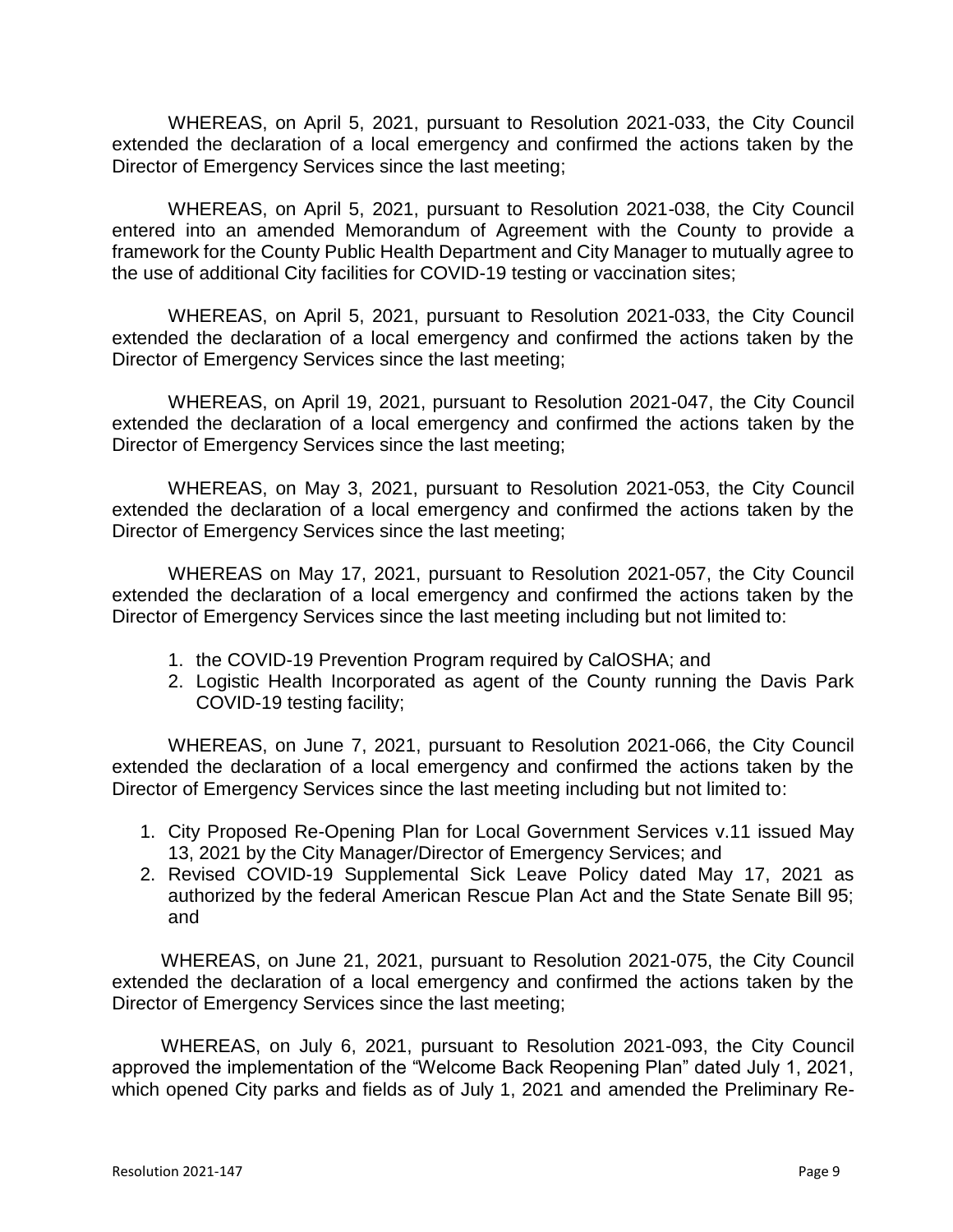opening phases to have Phase II of City employees working full-time in City facilities starting August 16, 2021;

WHEREAS, on July 19, 2021, pursuant to Resolution 2021-095, the City Council extended the declaration of a local emergency and confirmed the actions taken by the Director of Emergency Services since the last meeting including but not limited to:

- 1. Worksite-Specific COVID-19 Plan dated July 1, 2021
- 2. Second Amendment to the MOU with the County to extend COVID-19 testing at Davis Park to September 30, 2021;

WHEREAS, on August 2, 2021, pursuant to Resolution 2021-101, the City Council extended the declaration of a local emergency and confirmed the actions taken by the Director of Emergency Services since the last meeting;

WHEREAS, on September 7, 2021, pursuant to Resolution 2021-107, the City Council extended the declaration of a local emergency and confirmed the actions taken by the Director of Emergency Services since the last City Council meeting including but not limited to:

- 1. Modified City Operations Plan version 13 dated August 4, 2021 -- Due to a surge in COVID-19 infection rates in part caused by the Delta variant and stagnating vaccination rates, the City implemented a revised Modified Operations Plan that addressed:
	- a. Compliance with more stringent Cal-OSHA Emergency Temporary Standards (ETS) due to employee outbreaks of COVID-19
	- b. Mandatory submission of COVID-19 Employee Vaccination Forms
	- c. Postponement of Phase II to September 15, 2021 in City's adopted Welcome Back Re-opening Plan
- 2. Modified City Operations Plan version 14 dated August 24, 2021 that is effective September 1, 2021, City employees who are unvaccinated or refuse to provide vaccination status information will be required to be tested at least weekly. This step was taken in part due to increasing number of COVID-19 cases and exposures among City employees, which require the City to follow stricter Cal-OSAH requirements related to masking and social distancing to reduce COVID-19 exposures.
- 3. Extended the County's use of the Davis Park Community Center for testing until December 31, 2021;

WHEREAS, on September 21, 2021, pursuant to Resolution 2021-121, the City Council extended the declaration of a local emergency and confirmed the actions taken by the Director of Emergency Services since the last meeting, including but not limited to: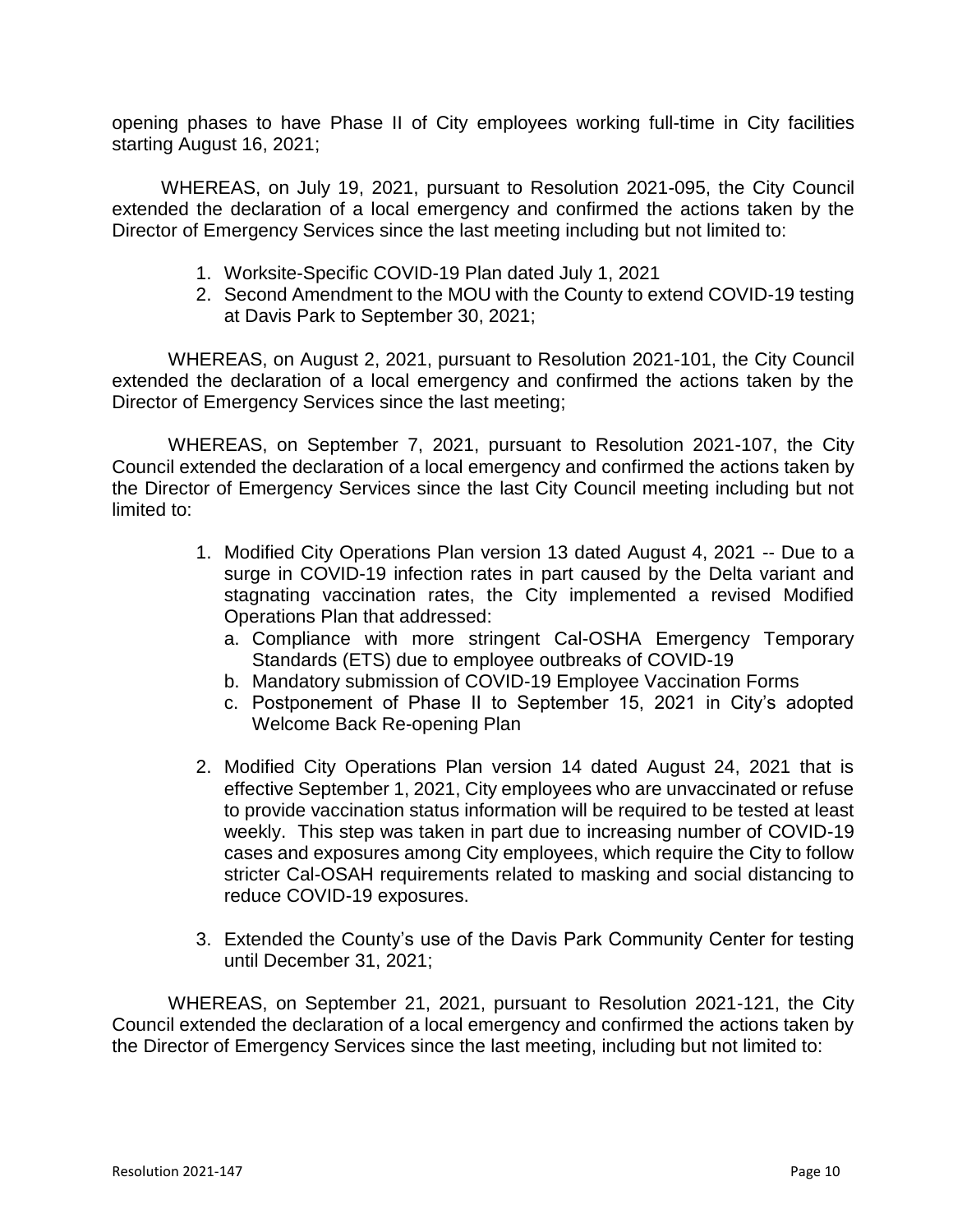1. Revised Modified City Operations Plan version 15 dated September 3, 2021 -- Due to a surge in COVID-19 infection rates in part caused by the Delta variant and stagnating vaccination rates, the City implemented a revised Modified Operations Plan that requires elected officials to provide proof of vaccination or a negative COVID-19 test within prior 72 hours of entering a City facility, worksite or event.

WHEREAS, on September 29, 2021, at a Special City Council meeting, the City Council determined that the City Council and other San Pablo Brown Act bodies would continue to meet remotely due to COVID-19 social distancing recommendations from Contra Costa Health Department;

WHEREAS, on October 4, 2021, pursuant to Resolution 2021-129, the City Council extended the declaration of a local emergency; determined that the City Council and other Brown Act bodies in the City of San Pablo continue to meet remotely due to COVID-19 social distancing recommendations from Contra Costa Health Department and for the safety of all in accordance with Assembly Bill 361's revisions to the Brown Act to address remote meetings during emergencies; and confirmed the additional actions taken by the Director of Emergency Services, including those actions taken since the last Council meeting;

WHEREAS, on October 18, 2021, pursuant to Resolution 2021-131, the City Council extended the declaration of a local emergency; determined that the City Council and other Brown Act bodies in the City of San Pablo continue to meet remotely due to COVID-19 social distancing recommendations from Contra Costa Health Department; and confirmed the additional actions taken by the Director of Emergency Services, including those actions taken since the last Council meeting including but not limited to:

1. Revised Modified City Operations Plan version 16 dated September 14, 2021 regarding rules for those entering City facilities and participating in City programs;

WHEREAS, on November 1, 2021, pursuant to Resolution 2021-141, the City Council extended the declaration of a local emergency; determined that the City Council and other Brown Act bodies in the City of San Pablo continue to meet remotely due to COVID-19 social distancing recommendations from Contra Costa Health Department; and confirmed the additional actions taken by the Director of Emergency Services, including those actions taken since the last Council meeting including but not limited to:

1. Revised Modified City Operations Plan version 17 dated October 14, 2021 regarding rules for those entering City facilities and participating in City programs;

WHEREAS, as set forth in the staff reports and presentations accompanying each Resolution extending the declaration of a local emergency and as reported in federal, state and county public health websites, the COVID-19 cases and deaths continue to rise with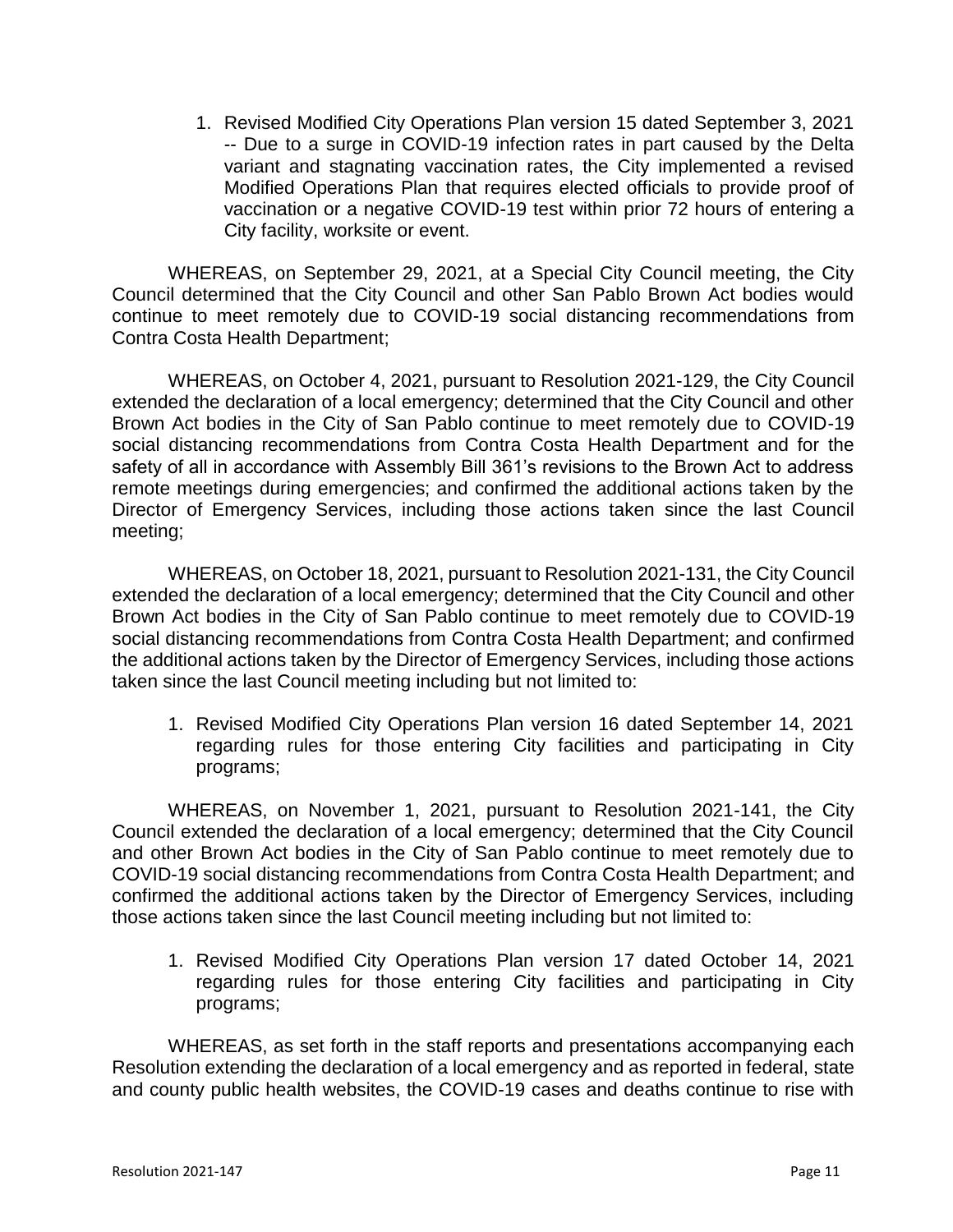San Pablo continuing to be identified as a "hot spot" with a high per capita rate of confirmed COVID-19 cases in Contra Costa County; although, the vaccination rate is increasing; and

WHEREAS, according to the East Bay Economic Development Alliance's (East Bay EDA) Business Recovery Survey Results published on May 19, 2020, 80% of East Bay businesses are "microbusinesses" employing fewer than 10 employees, which often have limited cash reserves and are not positioned to take on more debt to survive COVID19 and shelter-in-place orders; microbusinesses are more likely to be minority- or women-owned compared to larger businesses; nearly 40% of the survey respondents were temporarily closed because they were not considered "essential" and 42.3% of West Contra Costa County businesses temporarily closed;

WHEREAS, eleven out of fifteen surveyed West Contra Costa County businesses indicated staff reductions in the 75-100% range, with layoffs and revenue losses hitting lowwage workers the hardest with impacts in the following industries: food and beverage; retail and personal services; hospitality/leisure/entertainment;

WHEREAS, many San Pablo residents have experienced job loss or reduced hours due to COVID-19 and shelter-in-place orders;

WHEREAS, Contra Costa County overall saw an increase in unemployment from a March unemployment rate of 4.1 percent to an April unemployment rate of 14.5 percent, with nearly 3.7 million Californians filing for unemployment during the first six weeks of COVID-19 pandemic and the nation seeing the highest level of unemployment in 70 years;

WHEREAS, according to the East Bay EDA, there were 25,560 jobs lost in the East Bay during March and April, representing nearly 30% of job cuts in the nine-county Bay Area. However, the Urban Institute estimated 45,666 low-income jobs (annual earnings below \$40,000) lost just in Contra Costa County through May 8, 2020;

WHEREAS, it was reported in the LA Times on August 21, 2020 that California's unemployment rate is at 13.3% with 3 million on unemployment and 202,136 new claims in the week prior to the article. Contra Costa County's rate is 14.5% with 77,600 unemployed individuals;

WHEREAS, on December 14, 2020, the website for the State's Employment Development Department (EDD) showed that California's unemployment rate in September 2020 was 11.0% with 2,058,800 unemployed individuals, but that data was from September 12 before the current shut down. In February 2021, the unemployment rate in California was 8.5%;

WHEREAS, California's July 2021 unemployment rate of 7.6% was 5.6 percentage points lower than it was in July 2020; although, new unemployment claims continue

WHEREAS, to address these economic impacts and the critical need that residents remain sheltered during the pandemic to decrease the transmission of COVID-19, on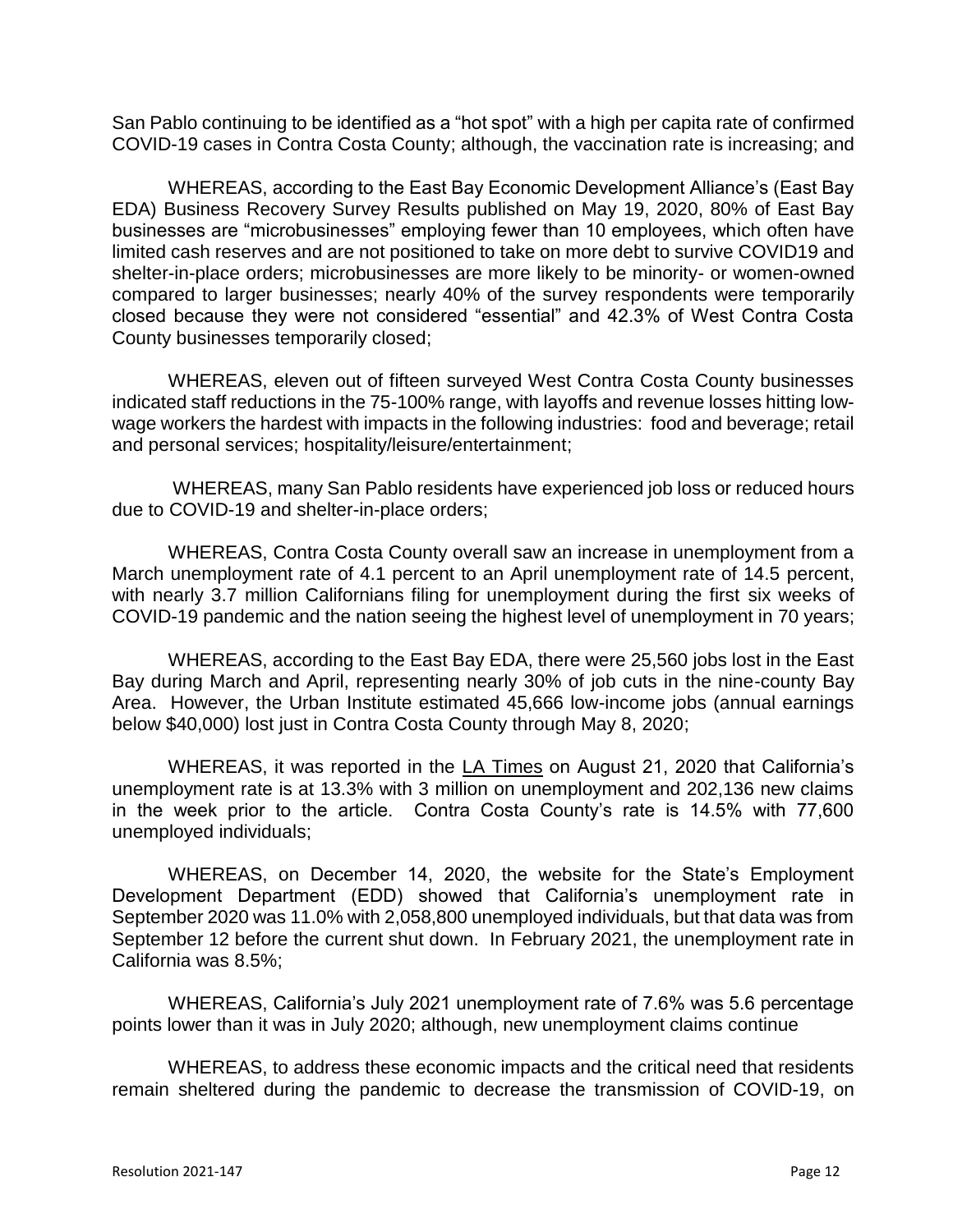April 27, 2020, the City Council adopted Urgency Ordinance 2020-008 temporarily prohibiting evictions of residential and commercial real property tenants impacted by the COVID-19 pandemic and establishing a moratorium on rent increases. In addition, on May 4, 2020, pursuant to Resolution 2020-054, the City Council approved the guidelines for a grant program for residents financially impacted by COVID-19;

WHEREAS, on June 29, 2020, the City Council increased the grant for COVID Housing Assistance Program for FY 2019/20 (Resolution 2020-081) and established a COVID Housing Assistance Program for FY 2020/21 (Resolution 2020-082), which was extended on January 19, 2021, pursuant to Resolution 2021-006 and further extended to June 30, 2021 pursuant to Resolution 2021-031;

WHEREAS, on June 7, 2021, pursuant to Resolution 2021-082, the City Council increased the grant amounts for 2020/21 to \$2,000 per eligible household. In addition, the City Council, pursuant to Resolution 2021-083, extended the Housing Assistance grant program at \$2,000 per eligible household to September 30, 2021 or until grant funds run out, whichever is sooner;

WHEREAS, on October 21, 2020, pursuant to Resolution 2020-133, the City Council established and approved program guidelines for the San Pablo "Back to Business" COVID-19 Relief Fund to offer forgivable loans to small businesses with the San Pablo Economic Development Corporation administering the program with funds that were reallocated from the City's Community Grant Foundation program;

WHEREAS, the City of San Pablo lost \$2.34 million in revenue for each month that Casino San Pablo was closed and continues to lose revenue with modified Casino operations due to public health restrictions, in addition to \$1.3 million every month from other City revenue sources, forcing a hiring freeze, suspension of all non-essential spending and layoff of part-time employees;

WHEREAS, the economic recovery from COVID-19 and its impacts are estimated to be in terms of years not months;

WHEREAS, the City received the 2021 payment of \$3.7 million of funding from the federal American Rescue Plan of 2021 (ARPA) in July 2021 and expects the second half in July 2022 and pursuant to Resolution No. 2021-104, the City Council directed staff to proceed with a Community Needs Assessment process to determine ARPA Funding Priorities and Allocations based on further staff analysis of ARPA eligible fund expenses;

WHEREAS, on October 4, 2021, pursuant to Resolution No. 2021-130, the City Council allocated the ARPA funds to a separate fund with \$3,706,733 earmarked for City revenue losses;

WHEREAS, in addition, during the past two years, the nation experienced civil unrest in the wake of the death of George Floyd while detained by a Minneapolis police officer on May 25, 2020, which has led to peaceful protests, but also to some rioting and looting in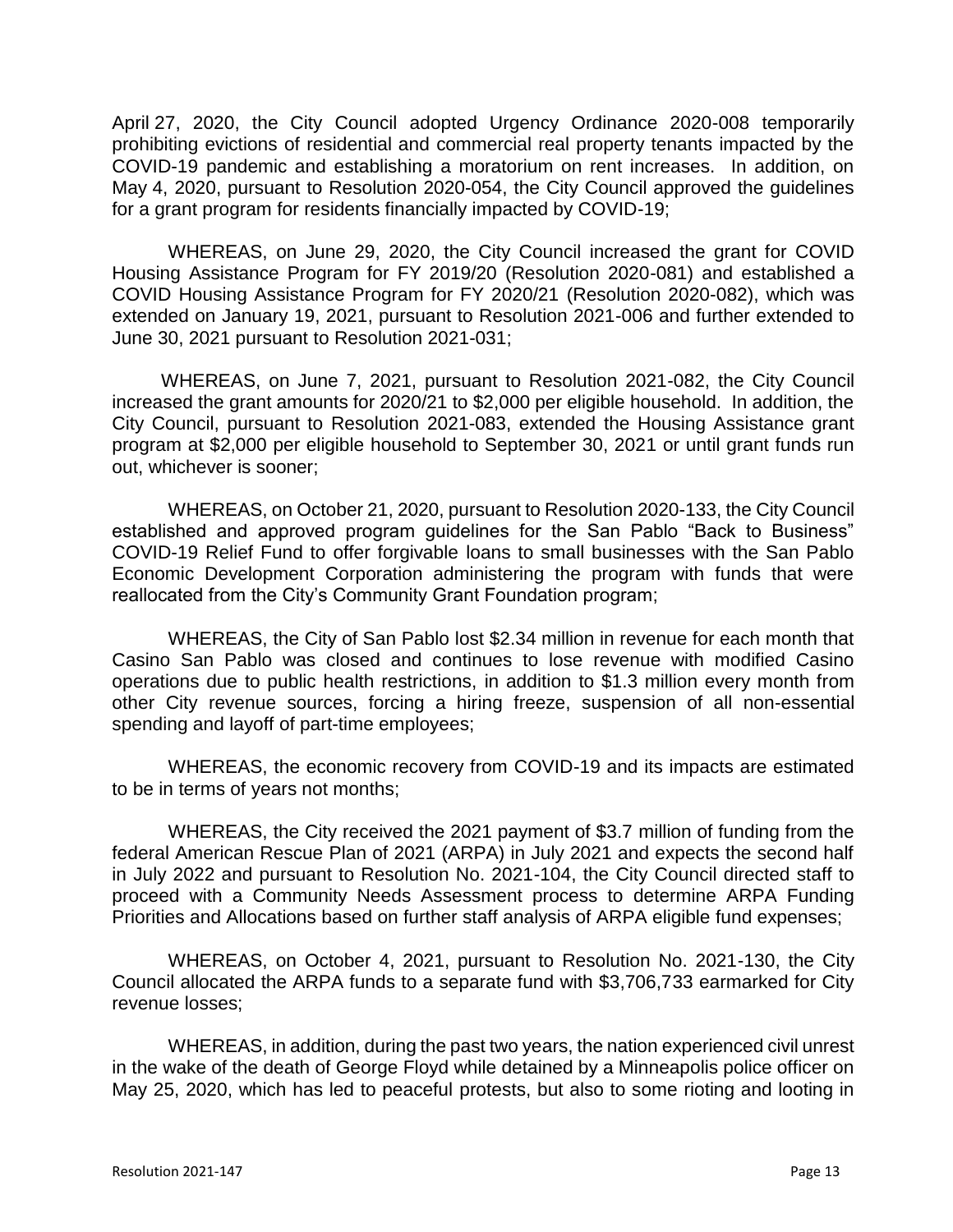neighboring communities in violation of shelter-in-place and social distancing orders that could further exacerbate the spread of COVID-19 and placing additional demands on public safety resources, which are already taxed by COVID-19 issues;

WHEREAS, the City Manager/Director of Emergency Services recommends that the City Council extend the declaration of a local emergency; determine that the City Council and other Brown Act bodies in the City of San Pablo continue to meet remotely due to COVID-19 social distancing recommendations from Contra Costa Health Department; and confirm the additional actions taken by the Director of Emergency Services, including those actions taken since the last Council meeting;

WHEREAS, the City Council of the City of San Pablo hereby finds conditions of extreme peril to the health and safety of persons and property have continued within the City of San Pablo caused by COVID-19 including not only health impacts but economic impacts with many residents having jobs eliminated or hours reduced, as well as impacts to the City's own financial condition; these conditions are or are likely to be beyond the control of the services, personnel, equipment, and facilities of the City of San Pablo and require the combined forces of other political subdivisions to combat; and these conditions are of such extreme peril to warrant and necessitate the proclamation of the existence of a local emergency;

NOW, THEREFORE, BE IT RESOLVED by the City Council of the City of San Pablo that:

- 1. A local emergency continues to exist throughout the City of San Pablo commencing on or about 7:00 am on Monday, March 16, 2020 and shall be deemed to continue to exist until its termination is proclaimed by the City Council of the City of San Pablo;
- 2. All actions taken by the Director of Emergency Services and City Manager in response to this local emergency are confirmed; and
- 3. During the existence of said local emergency, the Director of Emergency Services and the Emergency Organization of the City shall continue to have the duties and responsibilities as set forth in Resolution 2020-034; and
- 4. In compliance with Assembly Bill 361 and the revised Government Code section 54953(e), the City Council has reconsidered the circumstances of the state of emergency and determines that the City Council, Standing Committees, and Commissions subject to the Brown Act shall continue to meet remotely through tele-conference or video-conference given the following findings:
	- a. The emergency continues to impact the ability of the City Council, its Standing Committees and Commissions, as well as the staff and members of the public, from meeting safely in person; and